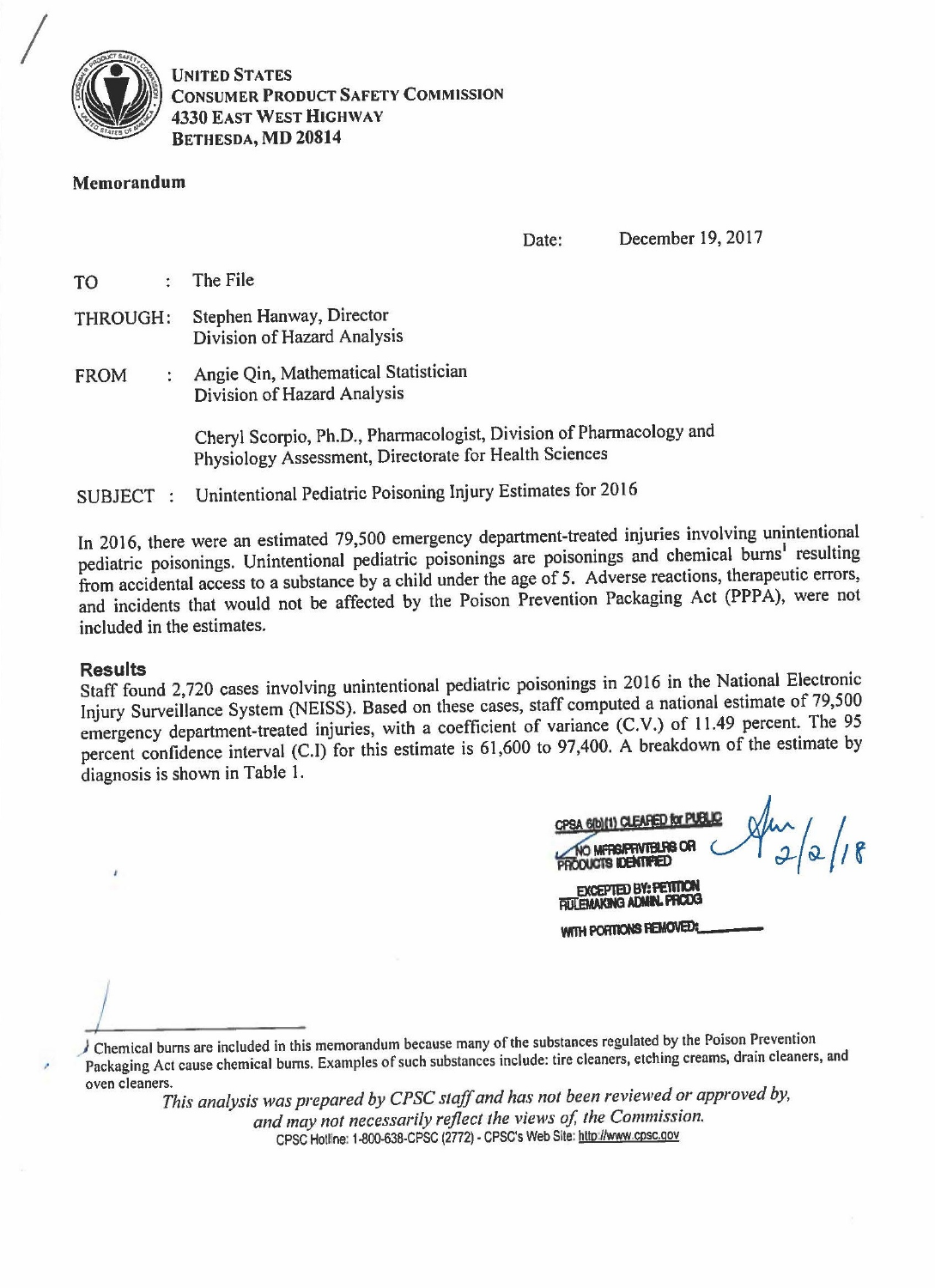| Diagnosis (Code)   | <b>Estimate</b>   Cases |       | C.V.   | 95% C.I.      |
|--------------------|-------------------------|-------|--------|---------------|
| Poisoning (68)     | 76,800                  | 2,639 | 11.41% | 59,600-94,000 |
| Chemical Burn (49) | 2,700                   | 81    | 23.53% | 1,500-3,900   |
| Total <sup>2</sup> | 79,500                  | 2.720 | 11.49% | 61,600–97,400 |
|                    |                         |       |        |               |

# Table 1: 2016 Emergency Department-Treated Unintentional Pediatric Poisoning Estimates by Diagnosis\*

*Source: National Electronic Injury Surveillance System, April 2017*

*\* Adjusted to exclude adverse reactions, therapeutic errors, and exposures beyond the victim's control.*

Table 2 gives a breakdown by year of the estimated emergency department-treated unintentional pediatric poisonings. Each diagnosis estimate and the total estimate were analyzed for a trend across years, but no statistically significant trend was found (the lowest p-value for all trends was 0.24). The directional yearto-year increases in chemical burns were not statistically significant. An increase in the number of laundry packet chemical burn incidents and a decrease in the number of incidents associated with other products, such as toilet cleaners, general cleaners and bleach were also not statistically significant.

# Table 2: 2014–2016 Emergency Department-Treated Unintentional Pediatric Poisoning Estimates by Year\*

| Diagnosis (Code)   | 2014   | 2015   | 2016   | Average |
|--------------------|--------|--------|--------|---------|
| Poisoning (68)     | 83,100 | 82,300 | 76,800 | 80,800  |
| Chemical Burn (49) | 4,200  | 4.100  | 2,700  | 3,700   |
| Total <sup>2</sup> | 87,400 | 86,400 | 79,500 | 84,400  |

*Source: National Electronic Injury Surveillance System, April 2017*

*\* Adjusted to exclude adverse reactions, therapeutic errors, and exposures beyond the victim's control.*

In 2016, there were an estimated 67,100 emergency department-treated unintentional pediatric poisonings that occurred at home, or 84.4 percent of the total 79,500 emergency department-treated unintentional pediatric poisonings. An estimated 10,800 (13.6 percent) of the 2016 emergency department-treated unintentional pediatric poisonings occurred at an unknown location. The remaining injuries occurred at other locations, including streets, schools, playgrounds, and other public property.

Table 3 gives a breakdown, by the product involved, for the estimated emergency department-treated unintentional pediatric poisonings. Note that the product categories are not exclusive because it is possible for two different products to be associated with the same poisoning.

<span id="page-1-0"></span> $2$  Columns may not sum to totals, and average may not correspond exactly to totals, due to rounding.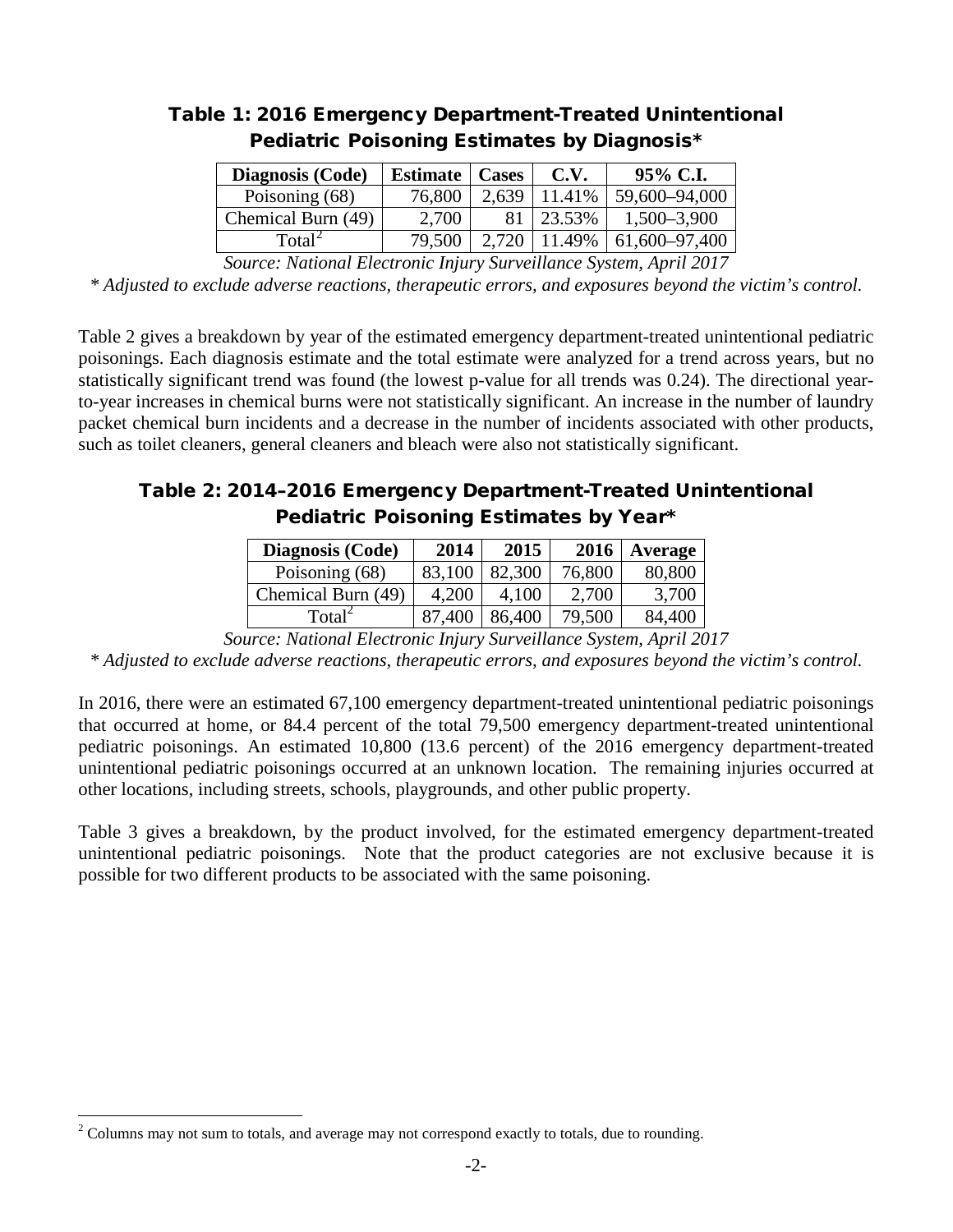| <b>Product</b>                                      | <b>Estimate</b> <sup>5</sup> | C.V.   | 95% C.I.    |
|-----------------------------------------------------|------------------------------|--------|-------------|
| <b>Blood Pressure Medications</b>                   | 6,000                        | 19.64% | 3,700-8,300 |
| Acetaminophen                                       | 5,900                        | 16.21% | 4,000-7,700 |
| <b>Laundry Packets</b>                              | 3,600                        | 19.18% | 2,200-4,900 |
| <b>Bleach</b>                                       | 3,000                        | 19.83% | 1,800-4,200 |
| Sedatives and Anti-Anxiety Medications <sup>3</sup> | 2,800                        | 19.70% | 1,700-3,900 |
| Anti-Depressants                                    | 2,600                        | 21.15% | 1,500-3,600 |
| Ibuprofen                                           | 2,500                        | 24.52% | 1,300-3,800 |
| Narcotic Medications <sup>4</sup>                   | 2,400                        | 22.93% | 1,300-3,400 |
| Diphenhydramine                                     | 2,400                        | 21.32% | 1,400-3,300 |
| Unknown                                             | 3,600                        | 18.85% | 2,300-5,000 |

## Table 3: 2016 Emergency Department-Treated Unintentional Pediatric Poisoning Estimates by Top Ten Products\*

*Source: National Electronic Injury Surveillance System, April 2017*

*\* Adjusted to exclude adverse reactions, therapeutic errors, and exposures beyond the victim's control.*

Note in Table 4 that the emergency department-treated unintentional pediatric poisoning estimates decreased from calendar year 2015 to 2016, for most of the top 10 products (acetaminophen, blood pressure medications, laundry packets, Ibuprofen, bleach, antidepressants, and Diphenhydramine). Sedatives and antianxiety medications increased from the eighth leading cause of unintentional poisoning in 2015, to the fifth leading cause of unintentional poisonings in 2016.

## Table 4: 2015 and 2016 Top Ten Products and Estimates for Emergency Department-Treated Unintentional Pediatric Poisoning\*

| 2015                                        | 2016                                        |  |  |
|---------------------------------------------|---------------------------------------------|--|--|
| Acetaminophen (7,900)                       | Blood Pressure Medications (6,000)          |  |  |
| Blood Pressure Medications (7,300)          | Acetaminophen (5,900)                       |  |  |
| Laundry Packets (5,000)                     | Laundry Packets (3,600)                     |  |  |
| Ibuprofen $(3,700)$                         | Bleach (3,000)                              |  |  |
| Bleach (3,400)                              | Sedatives and Anti-Anxiety                  |  |  |
|                                             | Medications <sup>3</sup> $(2,800)$          |  |  |
| Anti-Depressants (2,800)                    | Anti-Depressants (2,600)                    |  |  |
| Narcotic Medications <sup>4</sup> $(2,700)$ | Ibuprofen $(2,500)$                         |  |  |
| Sedatives and Anti-Anxiety                  |                                             |  |  |
| Medications <sup>3</sup> $(2,600)$          | Narcotic Medications <sup>4</sup> $(2,400)$ |  |  |
| Diphenhydramine (2,500)                     | Diphenhydramine (2,400)                     |  |  |
| Unknown $(3,100)$                           | Unknown $(3,600)$                           |  |  |

 *\* Adjusted to exclude adverse reactions, therapeutic errors, and exposures beyond the victim's control.*

<span id="page-2-0"></span><sup>&</sup>lt;sup>3</sup> Benzodiazepines.

 $4 \text{ In previous reports } (2011 \text{ and } 2012)$ , this category was referred to as anti-spasm medications, but according to Health Sciences staff, narcotic medications is a better description of this product class.

<span id="page-2-1"></span><sup>&</sup>lt;sup>5</sup> In previous reports, incidents with multiple product codes were counted multiple times, so the estimates were higher than the actual values. Please refer to appendix for the corrected estimates for prior years.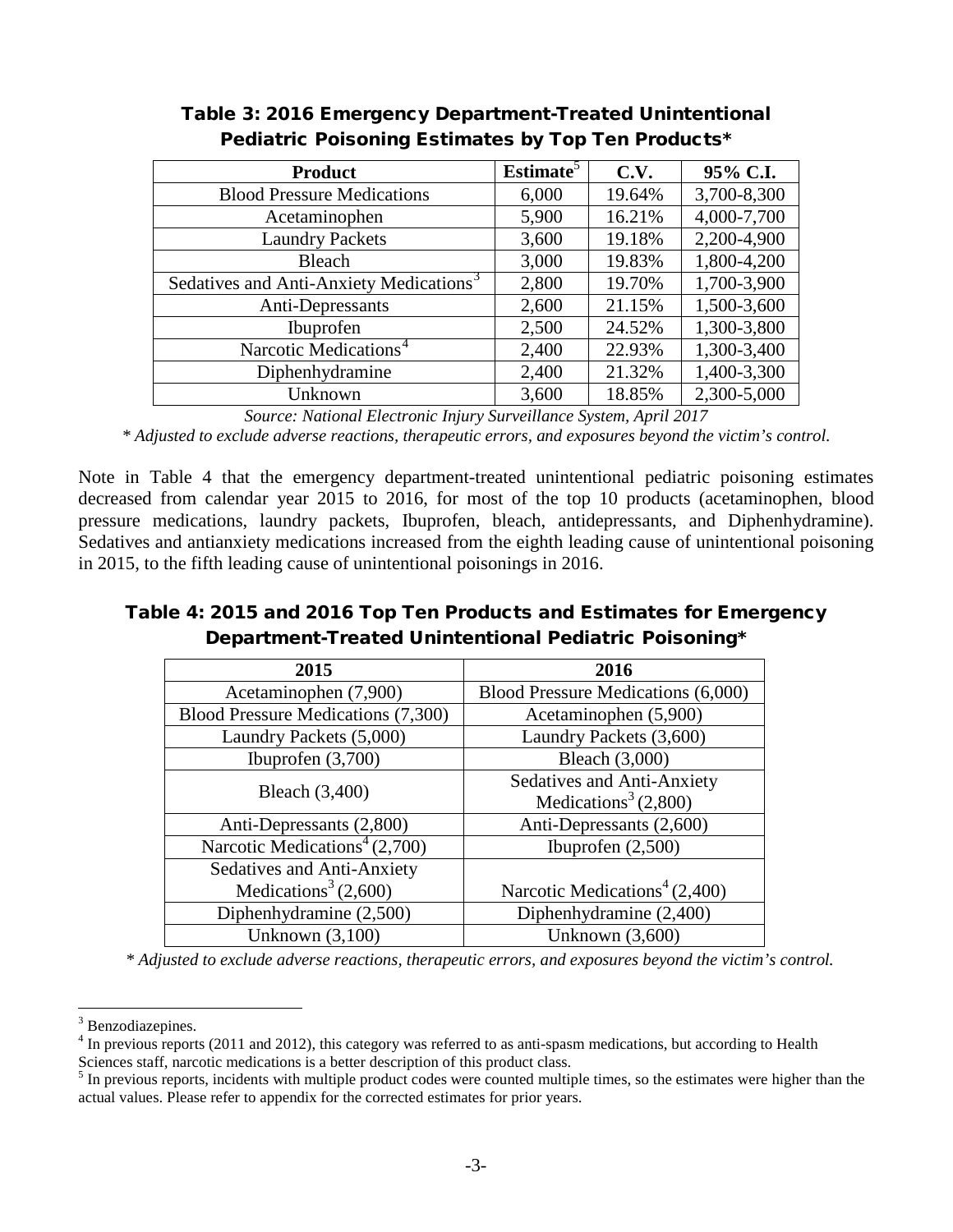## **Methodology**

NEISS is a probability sample of approximately 100 U.S. hospitals operating 24-hour emergency departments (EDs) and providing more than six beds. Staff in each hospital codes consumer productrelated data from the ED record, and then the data are transmitted electronically to the CPSC. Because NEISS is a probability sample, each case collected represents a number of cases (the case's *weight*) in the total estimate of injuries in the United States. Different hospitals carry different weights, based on stratification by their annual number of emergency department visits (Kessler and Schroeder, 1999).

Hazard Analysis staff searched NEISS for all incidents with the poisoning diagnosis (code 68) or the chemical burn diagnosis (code 49) involving children under the age of 5. Health Sciences staff examined all incidents to identify cases that were not unintentional exposures, but were deemed generally associated with a prescribed therapeutic regimen, or an unforeseen incidental exposure from a situation beyond the victim's control. These types of cases, delineated below, are out-of-scope cases because they do not directly involve a child independently accessing a poison.

1. *Adverse Reactions:* This includes undesirable effects that occur with the proper use of a substance (*e.g*., drowsiness after administration of an antihistamine). Allergic, hypersensitivity, or idiosyncratic reactions to recommended doses of vaccines, antibiotics, or other medications are also included in this category.

2. *Therapeutic Errors:* Unintentional mistakes made during a prescribed or recommended course of treatment, such as: (1) a caregiver administering the wrong substance or an overdose (*e.g*., two tablespoons instead of two teaspoons) to the patient; (2) a pharmacist mislabeling the dosage instructions on a prescription; or (3) a caregiver giving medication to the wrong child.

3. *Incidental Exposures:* This category refers to exposures resulting from a situation beyond the control of the victim. Examples include exposures to: (1) chlorine fumes from a pool; (2) gas fumes while in a dwelling or an automobile; (3) gasoline while it is being pumped into an automobile; or (4) illicit drugs *(e.g.*, cocaine, methamphetamine, marijuana) while the caregiver is using or producing them.

Hazard Analysis staff used SAS® version 9.4 to manage and retrieve data and to compute estimates and the associated C.V. for the number of unintentional pediatric poisoning injuries. A C.V. is the ratio of the standard error of the estimate (*i.e*., variability) to the estimate itself. This is generally expressed as a percent. A C.V. of 10 percent means the standard error of the estimate equals 0.1 times the estimate.

NEISS data do not typically identify all of the contributing factors to unintentional pediatric poisoning injuries. CPSC continues public outreach efforts to help manufacturers comply with the PPPA and to remind consumers about the need to keep products in their original child-resistant packaging and out of the reach of children.

#### CC: George Borlase, EXHR; Jacqueline Ferrante, HS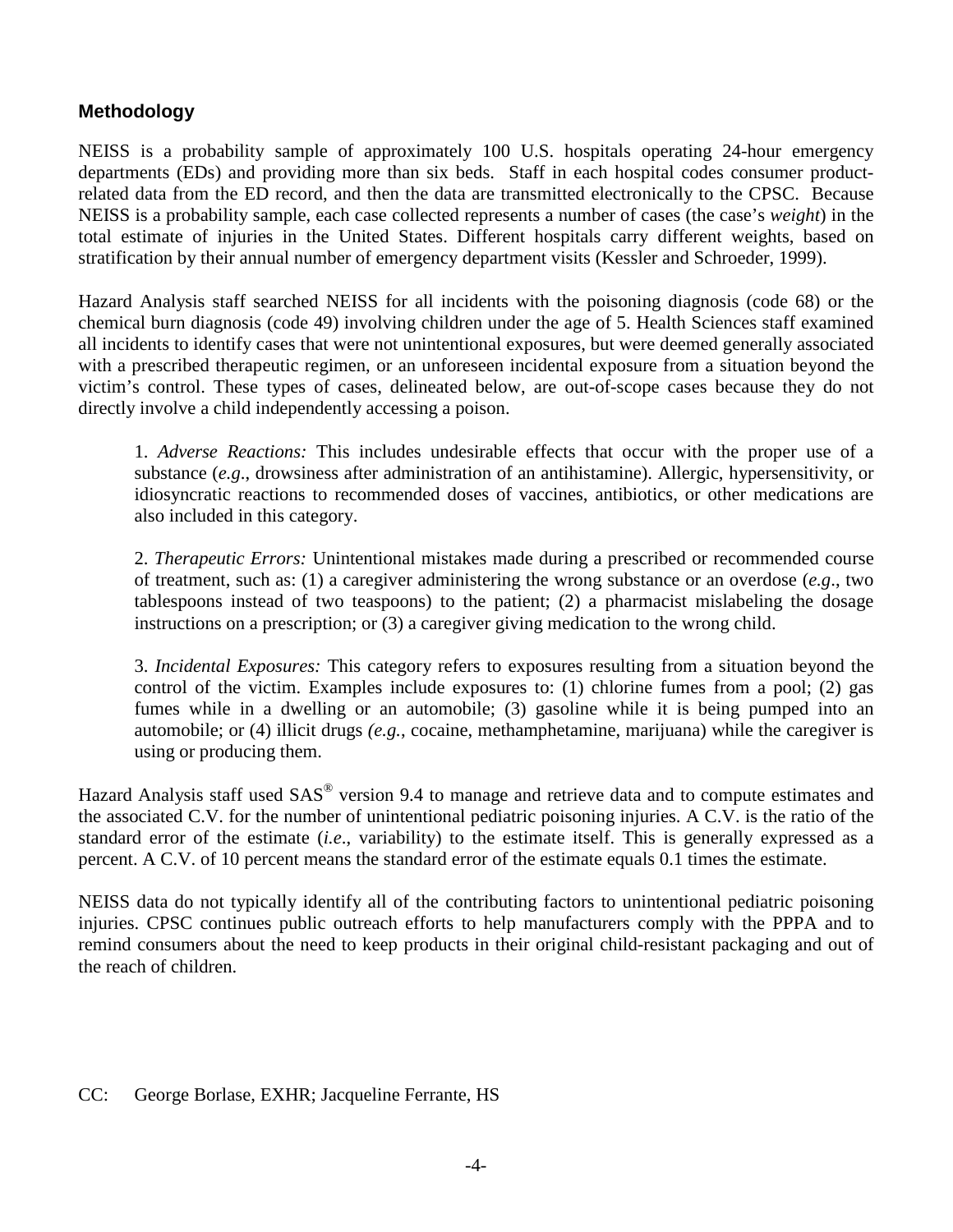## **Appendix**

| <b>Product</b>                                | <b>Estimate</b> | C.V.   | 95% C.I.     |
|-----------------------------------------------|-----------------|--------|--------------|
| Acetaminophen                                 | 7,900           | 14.49% | 5,700-10,200 |
| <b>Blood Pressure Medications</b>             | 7,300           | 16.22% | 5,000-9,700  |
| <b>Laundry Packets</b>                        | 5,000           | 18.63% | 3,100-6,800  |
| Ibuprofen                                     | 3,700           | 16.82% | 2,500-4,900  |
| Bleach                                        | 3,400           | 19.04% | 2,100-4,600  |
| Anti-Depressants                              | 2,800           | 18.14% | 1,800-3,800  |
| <b>Narcotics Medications</b>                  | 2,700           | 21.01% | 1,600-3,800  |
| <b>Sedatives and Anti-Anxiety Medications</b> | 2,600           | 17.76% | 1,700-3,600  |
| Diphenhydramine                               | 2,500           | 18.67% | 1,600-3,400  |
| Unknown                                       | 3,100           | 15.23% | 2,200-4,000  |

## **Table A.1: 2015 Emergency Department-Treated Unintentional Pediatric Poisoning Estimates by Top Ten Products\***

*Source: National Electronic Injury Surveillance System, April 2016*

 *\* Adjusted to exclude adverse reactions, therapeutic errors, and exposures beyond the victim's control.*

### **Table A.2: 2014 Emergency Department-Treated Unintentional Pediatric Poisoning Estimates by Top Ten Products\***

| <b>Product</b>                    | <b>Estimate</b> | C.V.   | 95% C.I.    |
|-----------------------------------|-----------------|--------|-------------|
| <b>Blood Pressure Medications</b> | 7,300           | 17.67% | 4,800-9,800 |
| Acetaminophen                     | 6,800           | 14.24% | 4,900-8,600 |
| <b>Bleach</b>                     | 4,700           | 15.88% | 3,300-6,200 |
| <b>Laundry Packets</b>            | 4,100           | 20.96% | 2,400-5,800 |
| Anti-Depressants                  | 3,400           | 16.01% | 2,300-4,500 |
| Diphenhydramine                   | 3,200           | 20.50% | 1,900-4,500 |
| <b>Narcotics Medications</b>      | 3,200           | 25.45% | 1,600-4,800 |
| <b>Opioid Antagonists</b>         | 3,100           | 28.29% | 1,400-4,800 |
| Ibuprofen                         | 2,900           | 19.61% | 1,800-4,000 |
| Unknown                           | 3,500           | 18.05% | 2,300-4,800 |

*Source: National Electronic Injury Surveillance System, April 2015*

 *\* Adjusted to exclude adverse reactions, therapeutic errors, and exposures beyond the victim's control.*